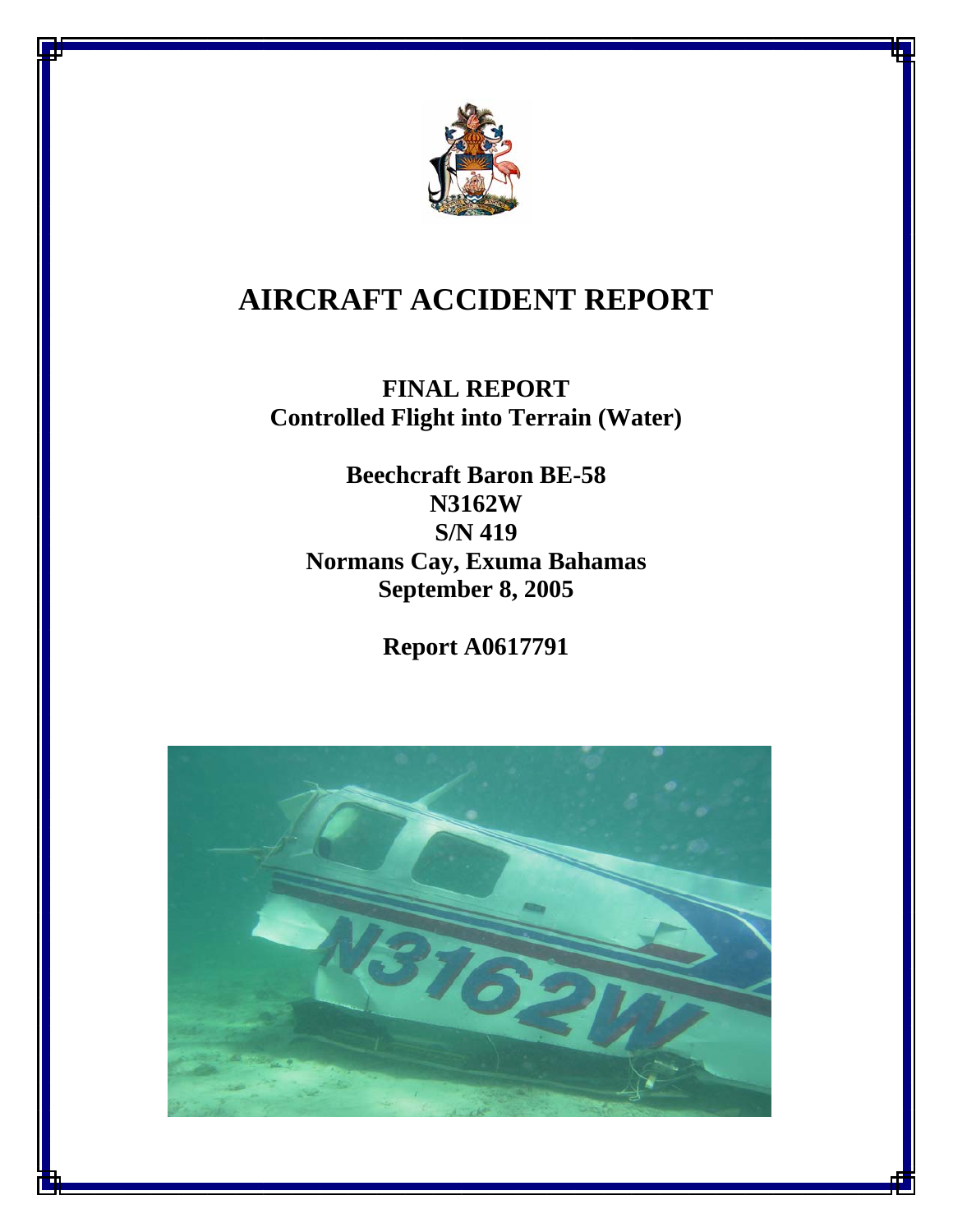# **Flight Standards Inspectorate Bahamas Department of Civil Aviation**

# **TABLE OF CONTENTS**

# *TITLE*

# *BODY*

## **FACTUAL INFORMATION**

| 1.1  |                                        |
|------|----------------------------------------|
| 1.2  |                                        |
| 1.3  |                                        |
| 1.4  |                                        |
| 1.5  |                                        |
| 1.6  |                                        |
| 1.7  |                                        |
| 1.8  |                                        |
| 1.9  |                                        |
| 1.10 |                                        |
| 1.11 |                                        |
| 1.12 | WRECKAGE AND IMPACT INFORMATION 11     |
| 1.13 | MEDICAL AND PATHOLOGICAL INFORMATION12 |
|      |                                        |

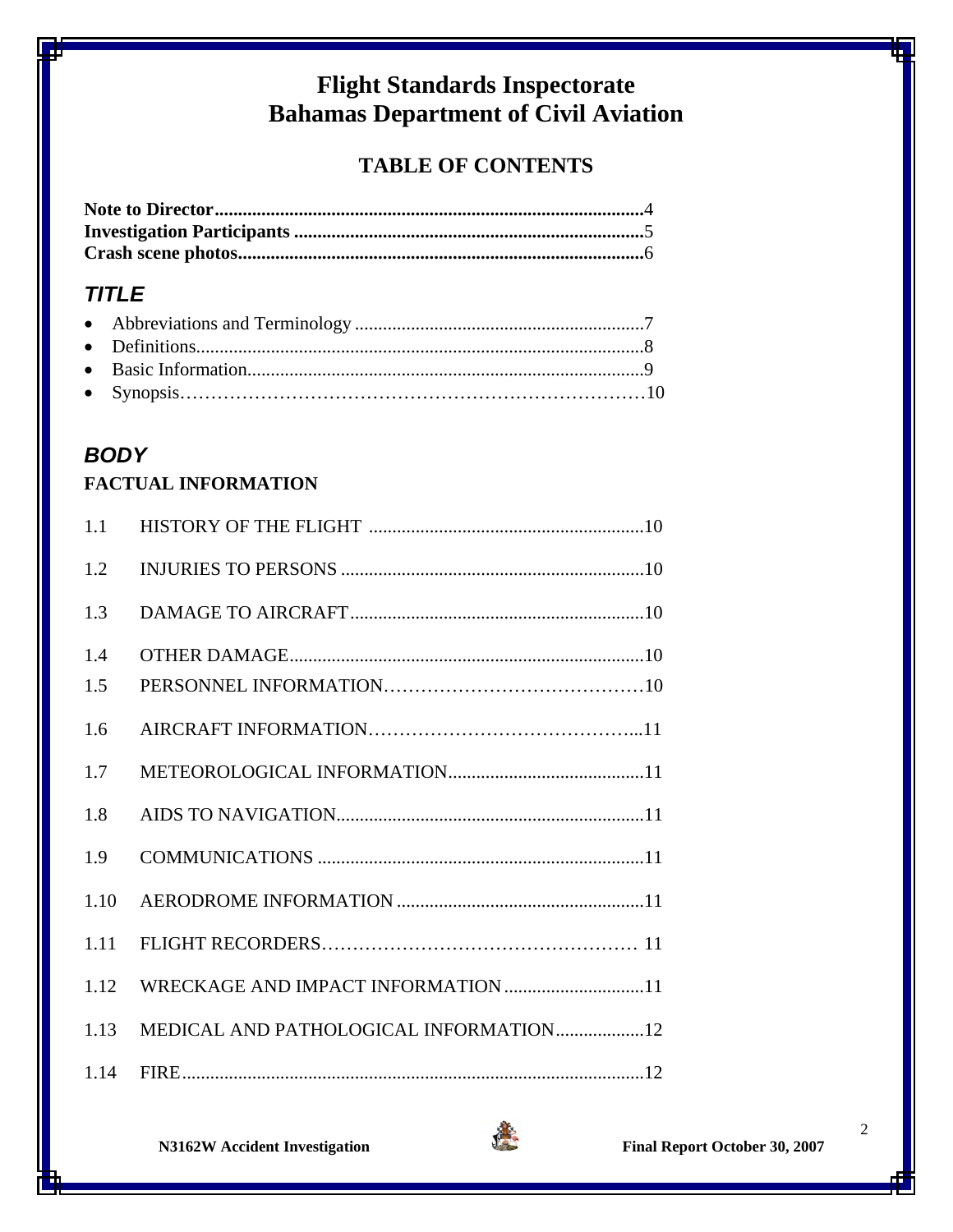|  | 1.16 TESTS AND RESEARCH |  |
|--|-------------------------|--|
|  |                         |  |
|  |                         |  |
|  |                         |  |

1.17 RESERVED

### *ANALYSIS*

**NONE** 

# *CONCLUSIONS*

# **SAFETY RECOMMENDATIONS**

**NONE** 

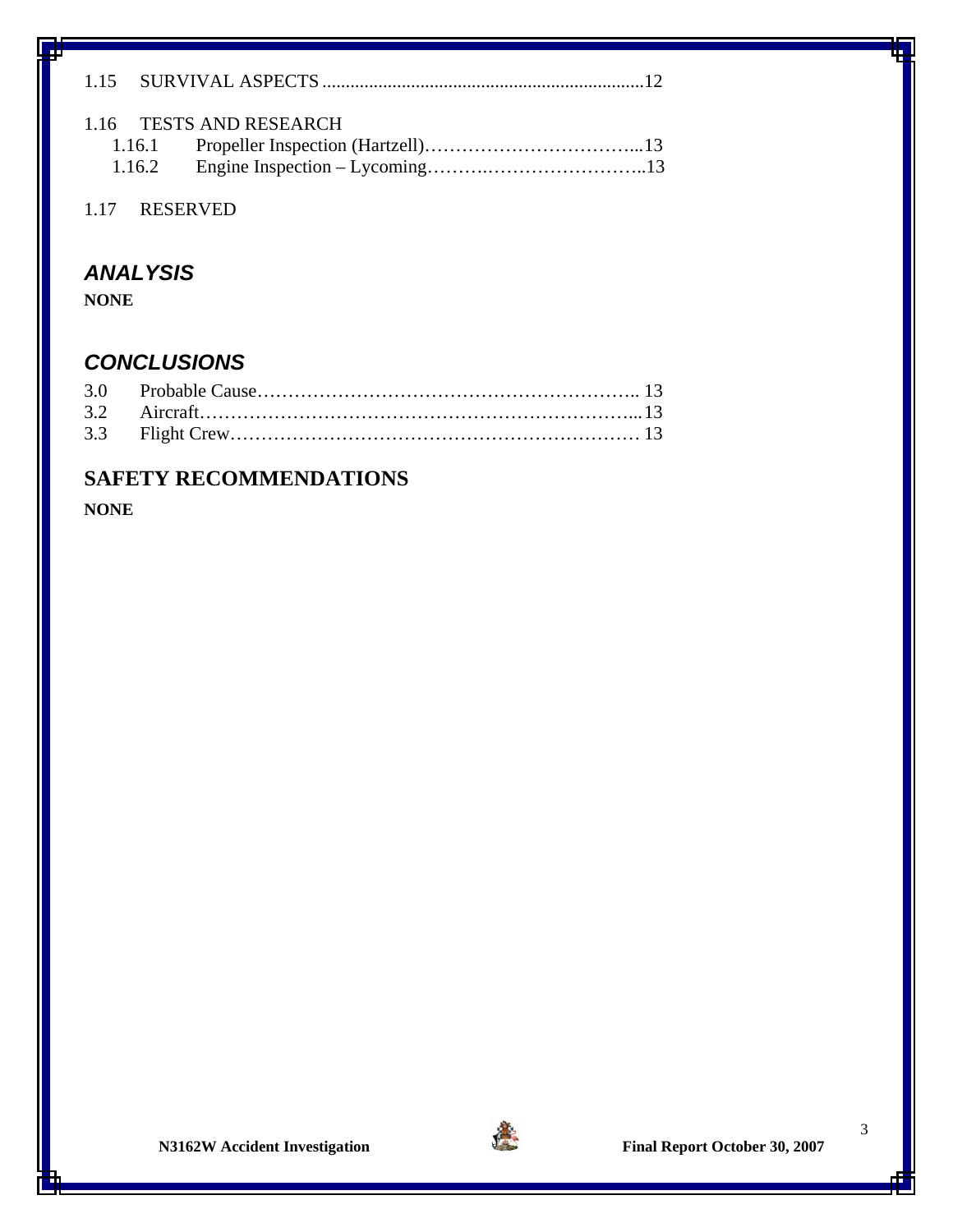October 30, 2007

Mr. Cyril Saunders **Director** Civil Aviation Department Seaban House Crawford Street, Oakes Field P.O. Box N-975 Nassau, N.P., Bahamas

Sir

The attached report summarizes the investigation into the circumstances of the accident involving Beech 58 Baron aircraft N3162W, owned, operated and registered to a private individual (Mr. Stephan C. Fenner). This accident occurred on 8 September, 2005. The accident occurred in waters approximately 300 yards off of runway 05 on Normans Cay, Exuma, Bahamas at coordinates N24º 35.12' W 076º 49.58'

This report is submitted pursuant to Part XII, Regulation 80, and Schedule 19 of the Bahamas Civil Aviation (Safety) Regulation (CASR 2001) and in accordance with Annex 13 to the Convention on International Civil Aviation Organization (ICAO).

In accordance with Annex 13 to the Convention on International Civil Aviation (ICAO), and Schedule 19 of the Bahamas Civil Aviation (Safety) Regulations (CASR April 17, 2001), the fundamental purpose of such investigations is to determine the circumstances and causes of these events, with a view to the preservation of life and the avoidance of similar occurrences in the future. It is not the purpose of such investigations to apportion blame or liability.

This information is published to inform the aviation industry and the public of the circumstances surrounding this accident. The contents of this Report may be subjected to alterations or corrections if additional information becomes available.

#### **The information being released is factual in nature and does not provide any analysis or recommendations.**

Philip C. Romer Investigator in Charge Flight Standards Inspectorate Department of Civil Aviation (Bahamas)

\_\_\_\_\_\_\_\_\_\_\_\_\_\_\_\_\_\_\_\_\_\_\_\_\_\_\_\_\_\_\_\_\_\_\_

#### **APPROVED FOR RELEASE AS A PUBLIC DOCUMENT**

4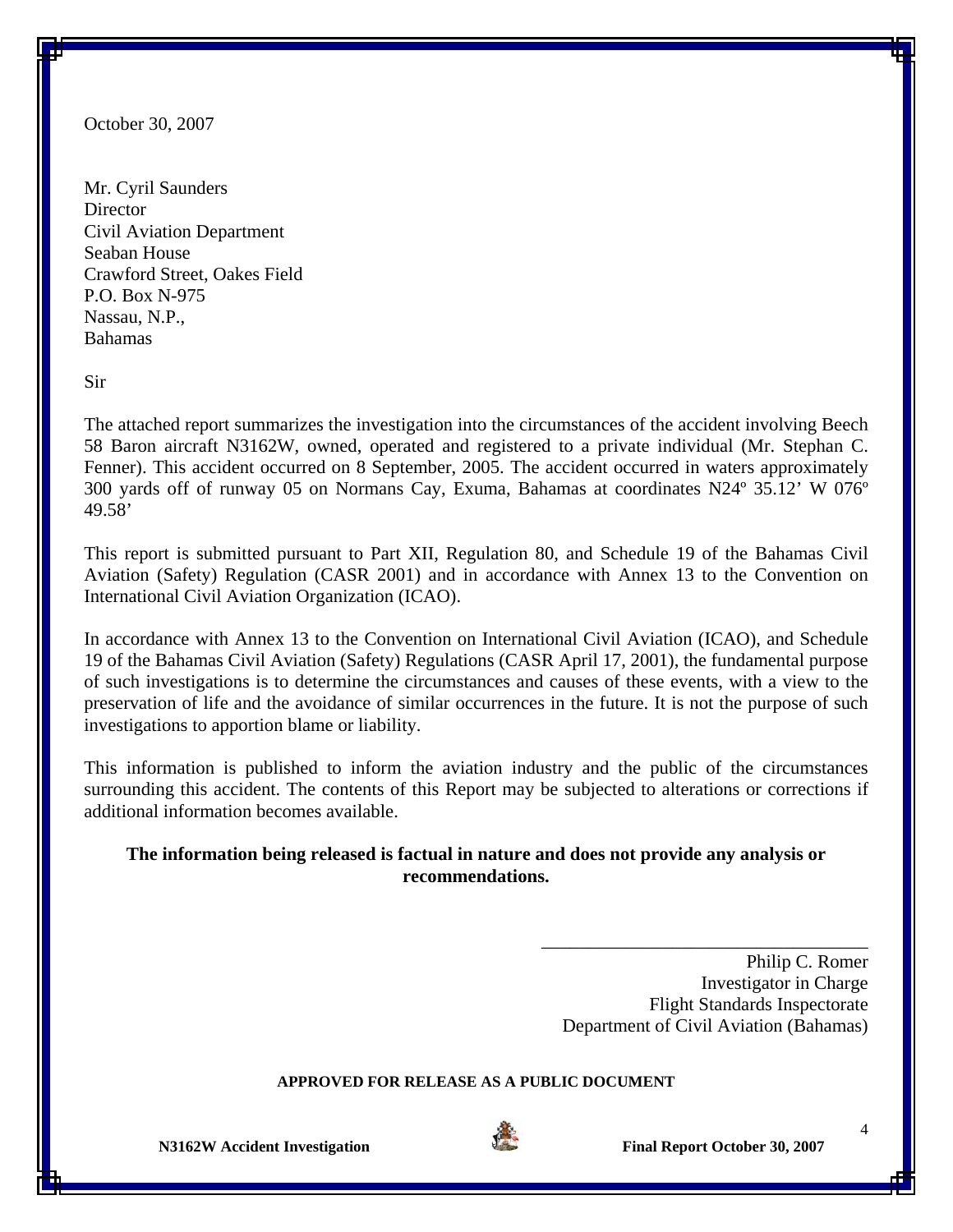# **Participants in the Investigation**

| <b>Philip Romer</b>   | <b>Flight Standards Inspectorate</b>        |  | нс.                              |
|-----------------------|---------------------------------------------|--|----------------------------------|
| <b>Dion Demeritte</b> | <b>Flight Standards Inspectorate</b>        |  | <b>Airworthiness</b>             |
| <b>John Lovell</b>    | <b>National Transportation Safety Board</b> |  | <b>Accredited Representative</b> |
| <b>Tom McCreary</b>   | <b>Hartzell Propeller</b>                   |  | <b>Propeller Manufacturer</b>    |
| <b>Eric Thomas</b>    | <b>Teledyne Lycoming</b>                    |  | <b>Engine Manufacturer</b>       |
| <b>Terry Horton</b>   | <b>Teledyne Lycoming</b>                    |  | <b>Engine Manufacturer</b>       |



5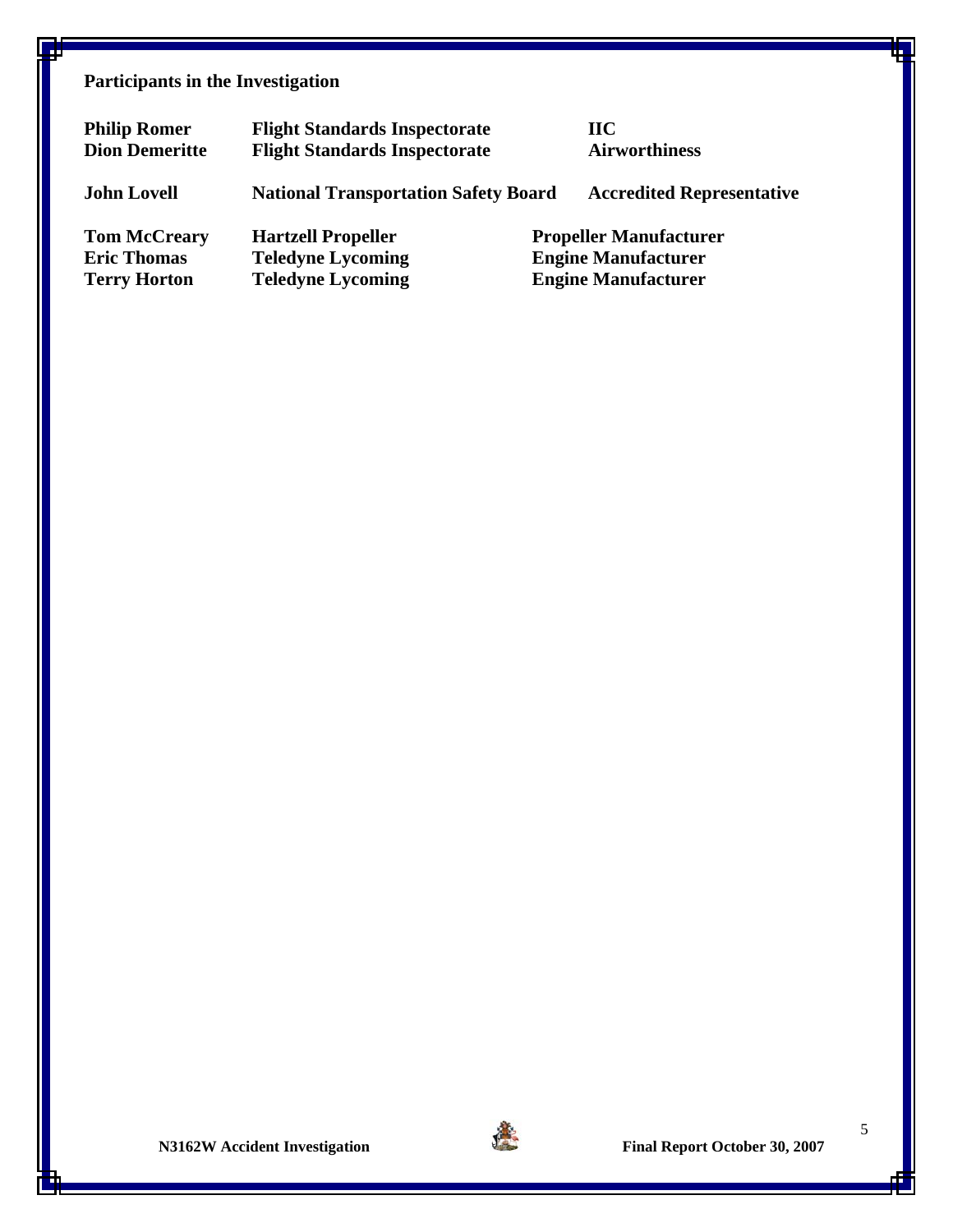





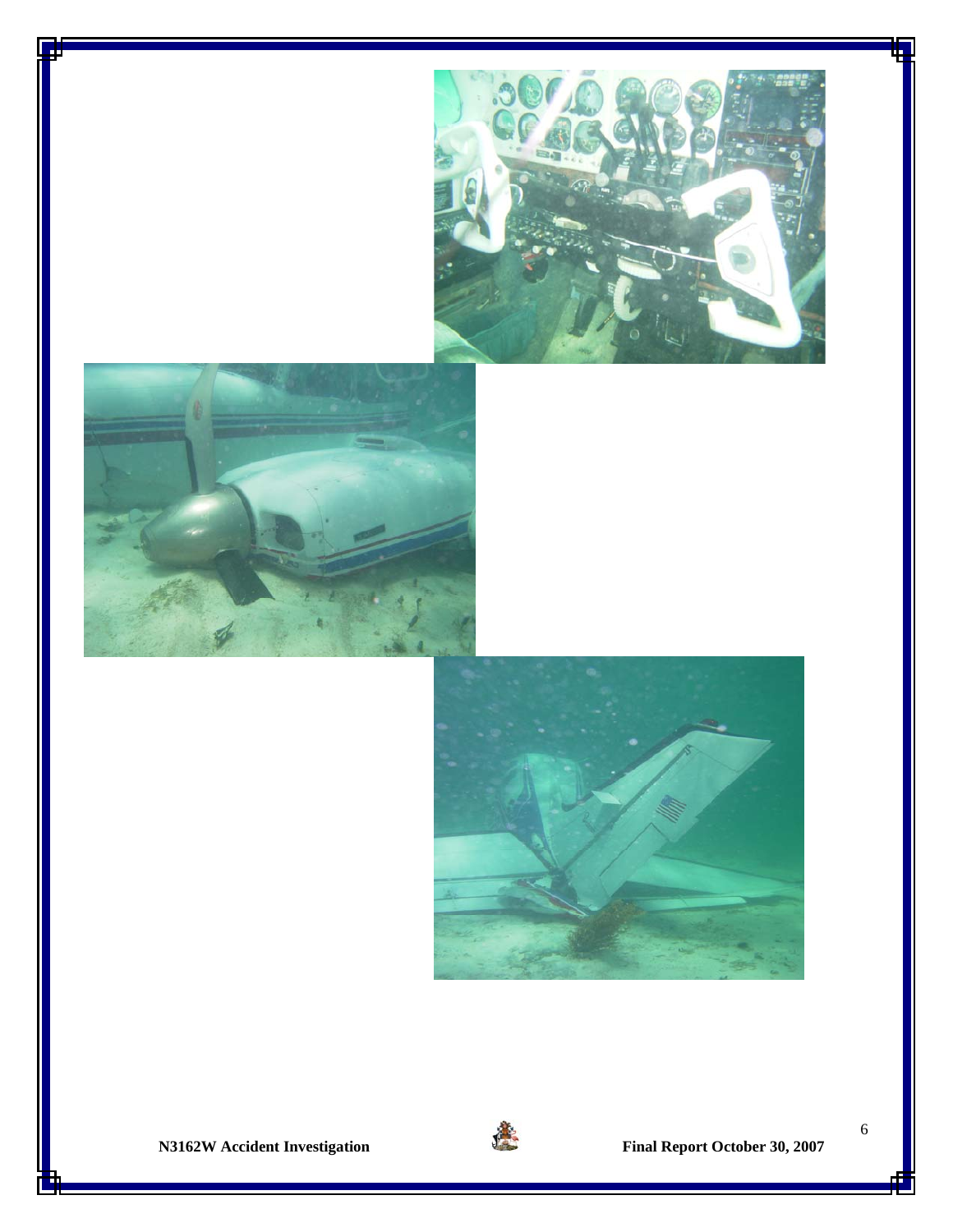### **ABBREVIATIONS, TERMINOLOGY**

| AIS          | <b>Automatic Information Services</b>                               |
|--------------|---------------------------------------------------------------------|
| AMM          | <b>Aircraft Maintenance Manual</b>                                  |
| AMT          | <b>Aviation Maintenance Technician</b>                              |
| <b>ATS</b>   | <b>Air Traffic Services</b>                                         |
| <b>CASR</b>  | Bahamas Civil Aviation (Safety) Regulations (April 17, 2001)        |
| $C$ of $A$   | <b>Certificate of Airworthiness</b>                                 |
| $C$ of $R$   | Certificate of Registration                                         |
| CG           | Center of Gravity                                                   |
| <b>CVR</b>   | Cockpit Voice Recorder                                              |
| <b>DCA</b>   | Director of Civil Aviation                                          |
| <b>DFDR</b>  | Digital Flight Data Recorder                                        |
| DOO          | Director of Operations                                              |
| <b>DRTL</b>  | Disaster Response Team Leader                                       |
| DS           | Director of Safety                                                  |
| CAD          | <b>Civil Aviation Department</b>                                    |
| <b>EDT</b>   | Eastern Daylight Time (-5 hours (-4DT) to convert from UTC)         |
| <b>ERM</b>   | <b>Emergency Response Manual</b>                                    |
| <b>FAA</b>   | <b>Federal Aviation Administration</b>                              |
| <b>FSI</b>   | <b>Flight Standards Inspectorate</b>                                |
| <b>ICAO</b>  | <b>International Civil Aviation Organization</b>                    |
| <b>ILS</b>   | <b>Instrument Landing System</b>                                    |
| <b>IFR</b>   | <b>Instrument Flight Rules</b>                                      |
| <b>IMC</b>   | <b>Instrument Meteorological Condition</b>                          |
| LH           | Left Hand                                                           |
| <b>MLG</b>   | Main Landing Gear                                                   |
| <b>MALSF</b> | Medium-intensity Approach Lighting System (with sequenced flashers) |
| MD           | Manager of Dispatch                                                 |
| <b>MCM</b>   | <b>Maintenance Control Manual</b>                                   |
| MM           | <b>Maintenance Manual</b>                                           |
| <b>MET</b>   | Meteorological Office / Department                                  |
| <b>MIRL</b>  | <b>Medium Intensity Runway Lights</b>                               |
| <b>MM</b>    | <b>Maintenance Manual</b>                                           |
| <b>MYEM</b>  | <b>ICAO Airport Designation – Governors Harbour</b>                 |
| NM or nm     | <b>Nautical Miles</b>                                               |
| <b>NTSB</b>  | <b>National Transportation Safety Board</b>                         |
| <b>RCA</b>   | <b>Root Cause Analysis</b>                                          |
| <b>RH</b>    | <b>Right Hand</b>                                                   |
| <b>RII</b>   | Required Inspection Item                                            |
| <b>SEP</b>   | <b>Survival and Emergency Procedures Training</b>                   |
| T/L          | <b>Technical Log</b>                                                |
| <b>TSBC</b>  | Transportation Safety Board of Canada                               |
| <b>USA</b>   | <b>United States of America</b>                                     |
| <b>VFR</b>   | <b>Visual Flight Rules</b>                                          |
| <b>VOR</b>   | (Very High Frequency) Omni-directional Range Station                |
| <b>VMC</b>   | <b>Visual Meteorological Conditions</b>                             |
| UTC / Z      | Universal Coordinated Time / Zulu                                   |
|              |                                                                     |



7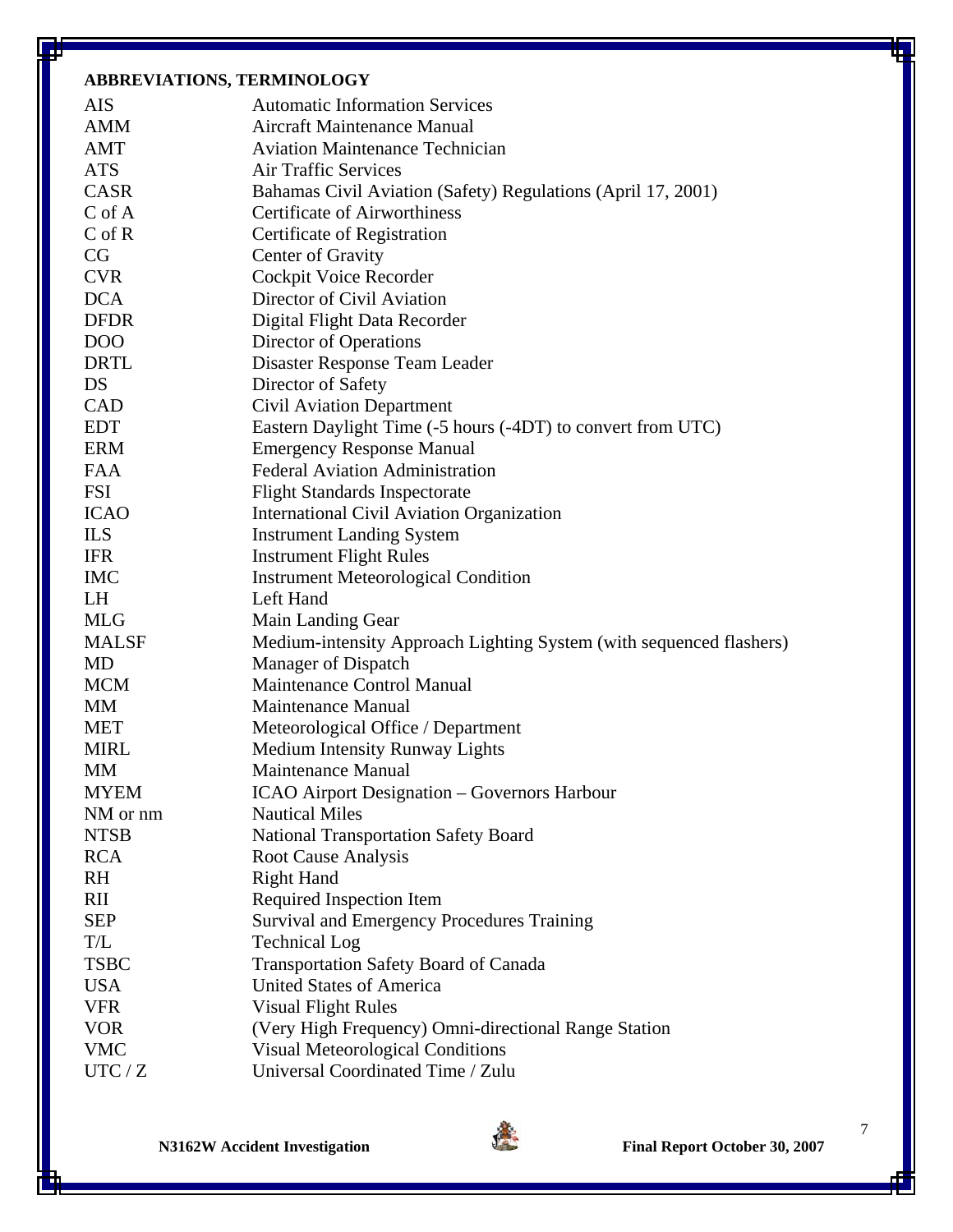#### **DEFINITIONS When the following terms are used in this report, they have the following meanings as per CASR 2001 and ICAO Annex 13;**

**"Aircraft Accident"–** means an occurrence associated with the operation of an aircraft which takes place between the time any person boards the aircraft with the intention of flight and all such persons have disembarked, and in which any person suffers death or serious injury, or in which the aircraft receives substantial damage or the aircraft is missing or completely inaccessible.

**"Fatal injury"** - means any injury which results in death within 30 days of the accident.

**"Flight recorder"** - Any type of recorder installed in the aircraft for the purpose of complementing accident/incident investigation.

**"Incident"** - means an occurrence other than an accident, associated with the operation of an aircraft, which affects or could affect the safety of operations.

**"Investigation"-** A process conducted for the purpose of accident prevention which includes the gathering and analysis of information, the drawing of conclusions, including the determination of causes and, when appropriate, the making of safety recommendations.

**"Serious injury"** - means any injury which:

- Requires hospitalization for more than 48 hours, commencing within 7 days from the date the injury was received;
- Results in a fracture of any bone (except simple fractures of fingers, toes, or nose);
- Causes severe hemorrhages, nerve, muscle, or tendon damage;
- Involves any internal organ; or
- Involves second or third degree burns, or any burns affecting more than 5 percent of the body surface.
- Involves verified exposure to infectious substances or injurious radiation.

**"Serious incident" -** An incident involving circumstances indicating that an accident nearly occurred.

**"State of Design"** - The State having jurisdiction over the organization responsible for the type design

**"State of Manufacture"** - The State having jurisdiction over the organization responsible for the final assembly of the aircraft.

**"Substantial damage"** - means damage or failure which adversely affects the structural strength, performance, or flight characteristics of the aircraft, and which would normally require major repair or replacement of the affected component. Engine failure or damage limited to an engine if only one engine fails or is damaged, bent failings or cowling, dented skin, small punctured holes in the skin or fabric, ground damage to rotor or propeller blades, and damage to landing gear, wheels, tires, flaps, engine accessories, brakes, or wingtips are not considered "substantial damage" for the purpose of this Report.

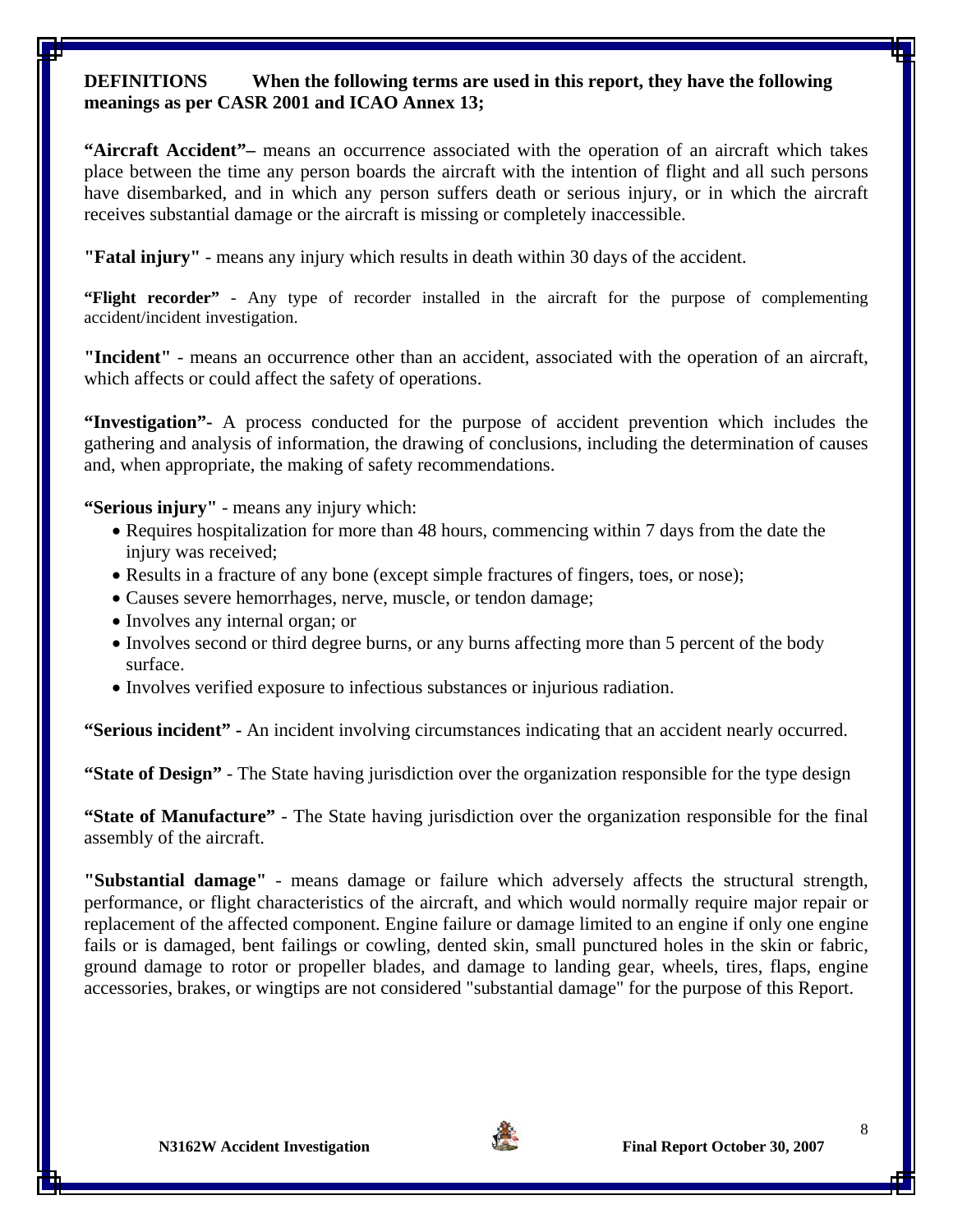FLIGHT STANDARDS INSPECTORATE CIVIL AVIATION DEPARTMENT (Bahamas)

# AIRCRAFT ACCIDENT REPORT **Controlled Flight into Terrain (Water)**

REPORT No. 0617791

Beechcraft Baron BE-58 N3162W S/N 419

September 8, 2005

#### **A. BASIC INFORMATION**

|                                                                          | N3162W Accident Investigation                                                                                          | 9<br><b>Final Report October 30, 2007</b> |  |
|--------------------------------------------------------------------------|------------------------------------------------------------------------------------------------------------------------|-------------------------------------------|--|
| Date of Report:                                                          | October 30, 2007                                                                                                       |                                           |  |
| <b>Releasing Authority:</b> Director - Bahamas Civil Aviation Department |                                                                                                                        |                                           |  |
| <b>Party to Investigation:</b>                                           | Jim Jelinski - FAA<br>John Lovell - NTSB<br>Eric Thomas – Continental Engines<br>Paul Yoos - Beechcraft                |                                           |  |
| <b>Notification:</b>                                                     | State of Manufacturer / Design<br>Federal Aviation Administration (FAA)<br>National Transportation Safety Board (NTSB) |                                           |  |
| <b>Investigator in Charge:</b>                                           | Philip Romer-Aviation Safety Inspector                                                                                 |                                           |  |
| <b>Investigating Authority:</b>                                          | Manager - Flight Standards Inspectorate                                                                                |                                           |  |
| <b>Place of Accident:</b>                                                | 0.6119 nautical miles southwest of Airport at Normans Cay, Exuma Bahamas at<br>coordinates N24° 35'.120" W76°49'.580.  |                                           |  |
| <b>Manufacturer:</b>                                                     | Raytheon Aircraft Company                                                                                              |                                           |  |
| <b>Operator:</b>                                                         | Private Individual                                                                                                     |                                           |  |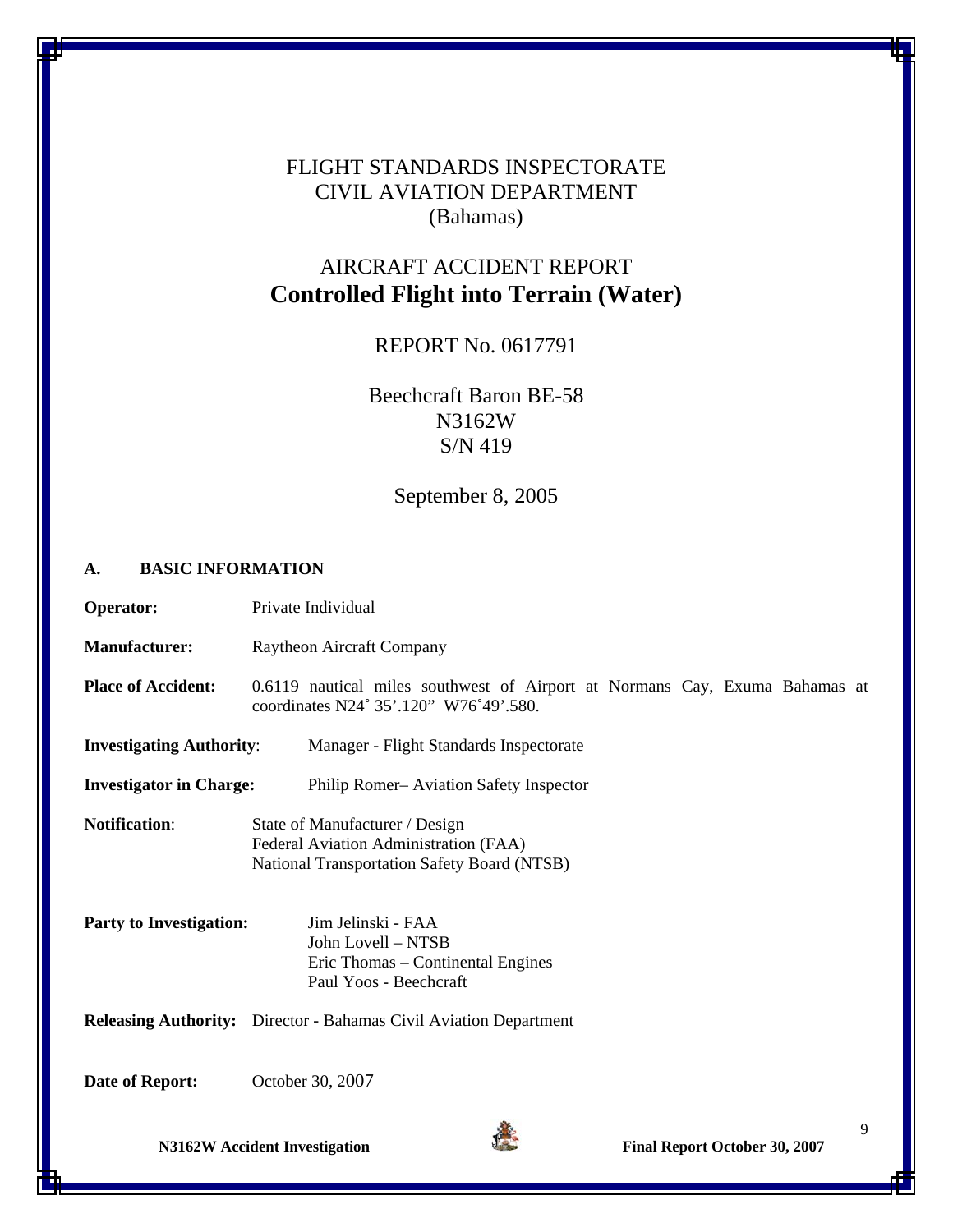#### **B. SYNOPSIS:**

The Flight Standards Inspectorate was notified by the Nassau Control Tower of this accident. On September 8, 2006 about 1350 eastern daylight time (1850Z) a Raytheon (Beechcraft) BE-58 Model aircraft, registration number N3162W registered to and operated by a private individual as a Title 14 CFR part 91 personal flight, impacted the Atlantic Ocean in the vicinity of Norman's Cay, Exuma Bahamas. The aircraft crashed in approximately twenty (20) feet of water, 300 yards off the shoreline of Norman's Cay (0.6119 nautical miles southeast of the Norman's Cay Airport).

The State of Manufacture of the airframe and engines (United States) was advised of the accident on that day and invited to participate in the investigation. The NTSB as well as the FAA were also notified and made party to the investigation. The aircraft was a United States registered aircraft operating as a Title 14 CFR part 91.

Visual Meteorological Conditions prevailed at the time of the accident. An outbound visual flight plan was on file. N3162W operated as a private flight. The flight originated from Nassau International Airport to Norman's Cay, Exuma. The airplane sustained substantial damage. The pilot was the lone occupant of the aircraft. The Pilot in Command held an Airline Transport Pilot rating multiengine land, Commercial pilot, single engine land.

#### **FACTUAL INFORMATION:**

#### **1.1 History of the Flight**

On September 8, 2006 about 1350 EDT (1850Z), a Raytheon (Beechcraft) BE-58 aircraft, registration N3162W crashed in waters approximately 0.6119nm from Norman's Cay Airport. The aircraft crashed in approximately 20 feet of water 0.6119 yards off the southern shoreline of Norman's Cay. The aircraft was destroyed from impact forces. The accident flight originated from Nassau International Airport to Norman's Cay, Exuma on a visual flight plan. Visual Meteorological Conditions existed at the time of the accident and was not a factor in the accident.

The aircraft was operated by a private individual under the provision of 14 Code of Federal Regulation (CFR) Part 129.14.

The accident occurred at 0.6119 nautical miles southwest of Airport at Normans Cay, Exuma Bahamas at coordinates N24˚ 35'.120" W76˚49'.580

- **1.2 Injuries to persons** Pilot injuries were fatal.
- **1.3** Damage to aircraft The aircraft was destroyed by the impact forces.
- **1.4 Other Damage** No other damage noted.

#### **1.5 PERSONNEL INFORMATION**

The pilot age 42 held a Federal Aviation Administration (FAA) Airline Transport Pilot Certificate. The pilot's most recent second class medical was issued March 31, 2005 with no limitations. The pilot flight and duty times, as well as his last proficiency checks are unknown. FAA records indicated no accident or incident history or enforcement action.

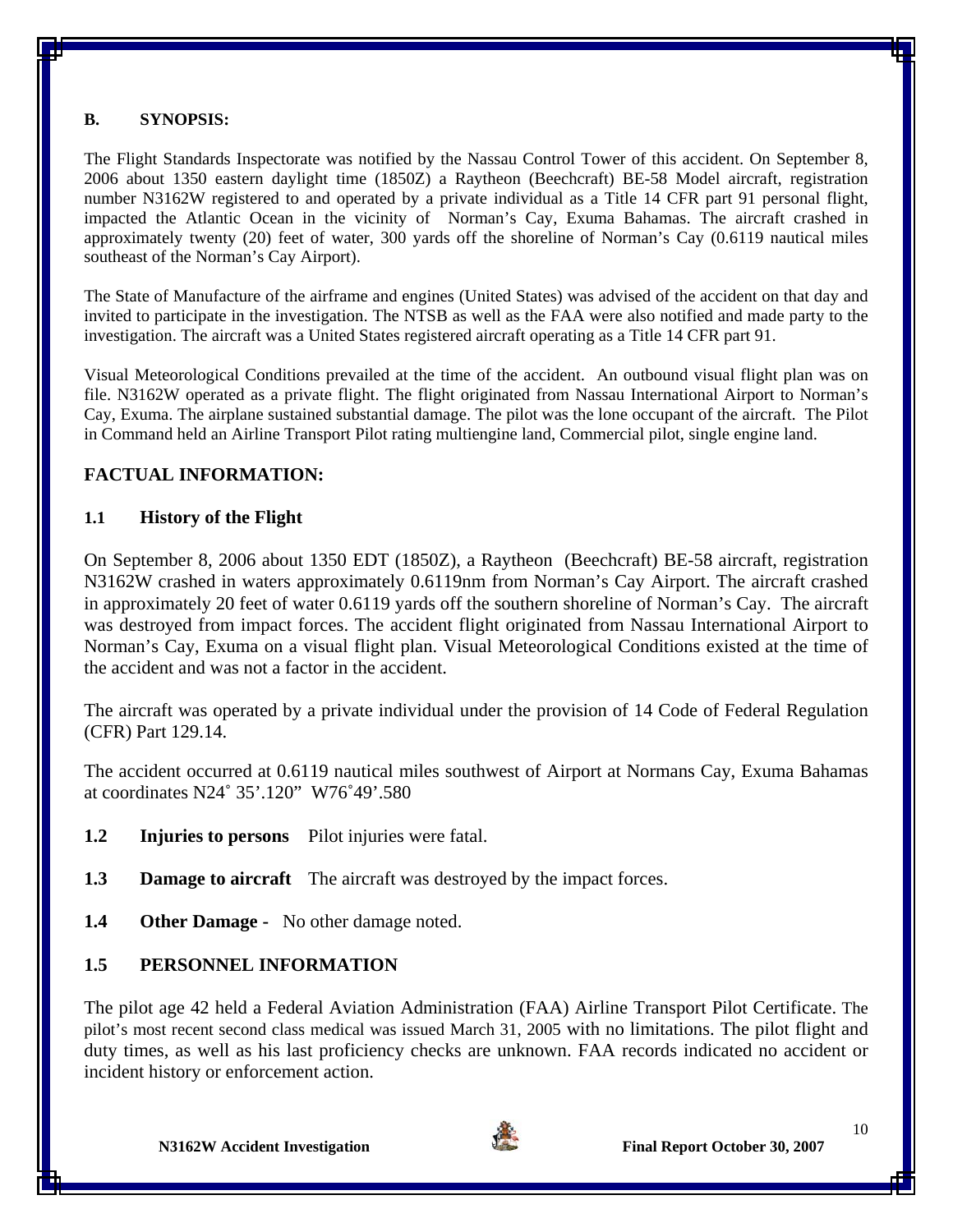#### **1.6 AIRCRAFT INFORMATION – GENERAL**

The Beechcraft BE-58 is a low wing, twin engine, propeller-driven, pressurized airplane. The accident airplane, serial number 419 was manufactured in 1973. It was registered as N3162W. It was registered to Stephen C. Fenner.

### **1.7 Meteorological information**

Aviation Digital Data Service (ADDS) METAR Report

Report was for The Central and Southeast Bahamas on 8 September, 2005 indicated that the wind at the time of the report for1800Z was 190 degrees at 16 knots. A scattered cloud layer was reported at 2,000 feet. The temperature was reported at 34 degrees.

Bahamas Area Forecast Valid from 1800Z Special Features. None

Significant Weather - over Bahamas Scattered to broken clouds from 6,000 to 8,000 feet. Few towering cumulus and cumulonimbus with tops to 18,000 feet. Isolated showers and thundershowers mainly in the northwest and central Bahamas. Local vicinity heavy shower and thundershowers with moderate turbulence in or near towering Cumulus and cumulonimbus.

### **1.8 Aids to Navigation**

No problems with any navigational aids were reported.

#### **1.9 Communications**

No external communications difficulties were reported. Communications were established with the Nassau Air Traffic Radar Control and subsequently the Nassau Control Tower.

#### **1.10 Airport Information**

The accident occurred 0.6 nm Southwest of Runway 03 at Normans Cay Airport. Normans Cay (MYEN) airport is situated at coordinates N24 36.01' W 76 48.58'. It is 45 nm on a heading of 127 degree, (southeast) of Lynden Pindling Int'l Airport, Nassau, Bahamas. The runway is orientated 030 and 210 degrees magnetic. It has an asphalt surface 3,000 feet long x 70 feet wide.

### **1.11 Cockpit Voice Recorder**

The aircraft was not equipped with a Cockpit Voice Recorder as regulations did not require its installation.

#### **1.12 Wreckage and Impact Information**

The accident aircraft and wreckage area were examined on September 10, 2005. All major components of the aircraft were accounted for at the scene.

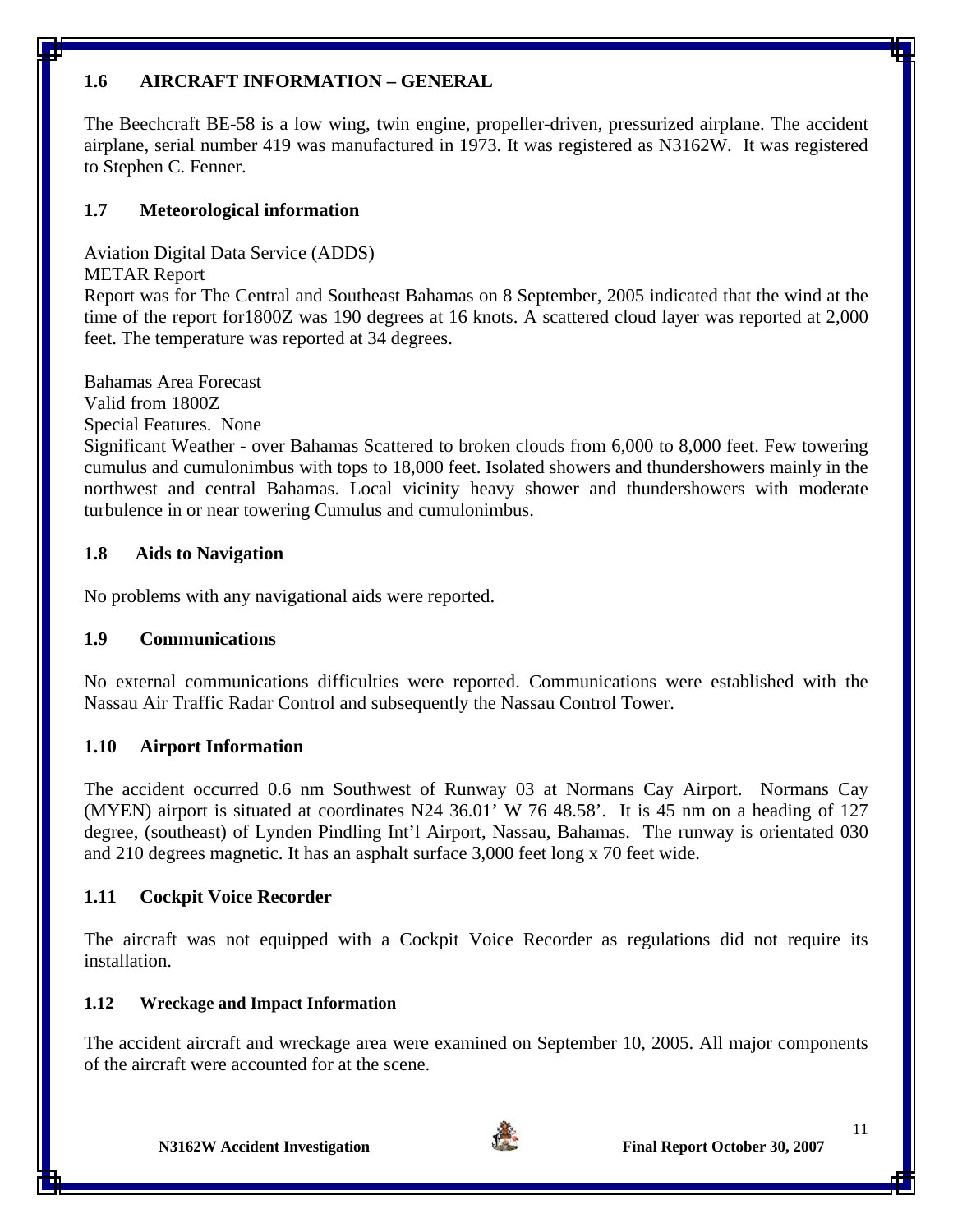The initial impact was located approximately 300 yards or .6nm southwest of the threshold of runway 03 at Normans Cay Airport. The aircraft came to rest on a heading of approximately 327 degrees.

The underside of both wing, both propellers, and the underside of the fuselage bore the main impact of the impact. The right wing was still attached to the fuselage. The right engine was separated from the right wing. The left wing was still attached to the fuselage. The left engine was still attached to the left wing. The cockpit and empennage were separated by the impact behind seats 3 and 4. The aircraft main wreckage was found separated from the fuselage and was found approximately 100 yards from the tail section. Ailerons were attached with no visible impact or damage, flap handle showed 60 degree. The horizontal stabilizer, vertical stabilizer, rudder and elevator remained intact with the empennage after separation from the fuselage.

The instrument panels were intact.

#### **1.13 Medical and Pathological Information**

A post mortem examination was conducted on September 9, 2005 at 9:30am by Pathologist Dr. Govinda Raju. Provisional anatomical diagnosis revealed "polytrauma with fracture of upper extremity bones, contusion of lungs, airway obstruction."

External and internal examination results were unremarkable. Blood, urine and stomach contents were preserved for chemical analysis.

On September 15, 2005, post mortem specimens regarding Mr. Fenner were submitted to the Forensic Science Laboratory at the Royal Bahamas Police Force for toxicological analysis. The results were as follows;

1. Blood –

- a. not less than 28 milligrams of alcohol (ethanol) per milliliters of blood were detected.
- b. Hydrocodone (hydroquinone) detected.
- 2. Urine urine sample contained not les than 68mg of alcohol per 100ml of blood.

**Note: Based on the findings of the toxicological report, it is difficult to determine if the presence and amount of alcohol or Hydrocodone (separately or in conjunction), in Mr. Fenner's system at the time of the accident, contributed to the accident.** 

#### **1.14 Fire**

**Post crash inspection and analysis ruled out any possibility of an in-flight fire as reported by witness on the ground.** 

**However, a fuel-fed fire erupted on impact.** 

#### **1.15 Survival Aspects**

Accident was not survivable.

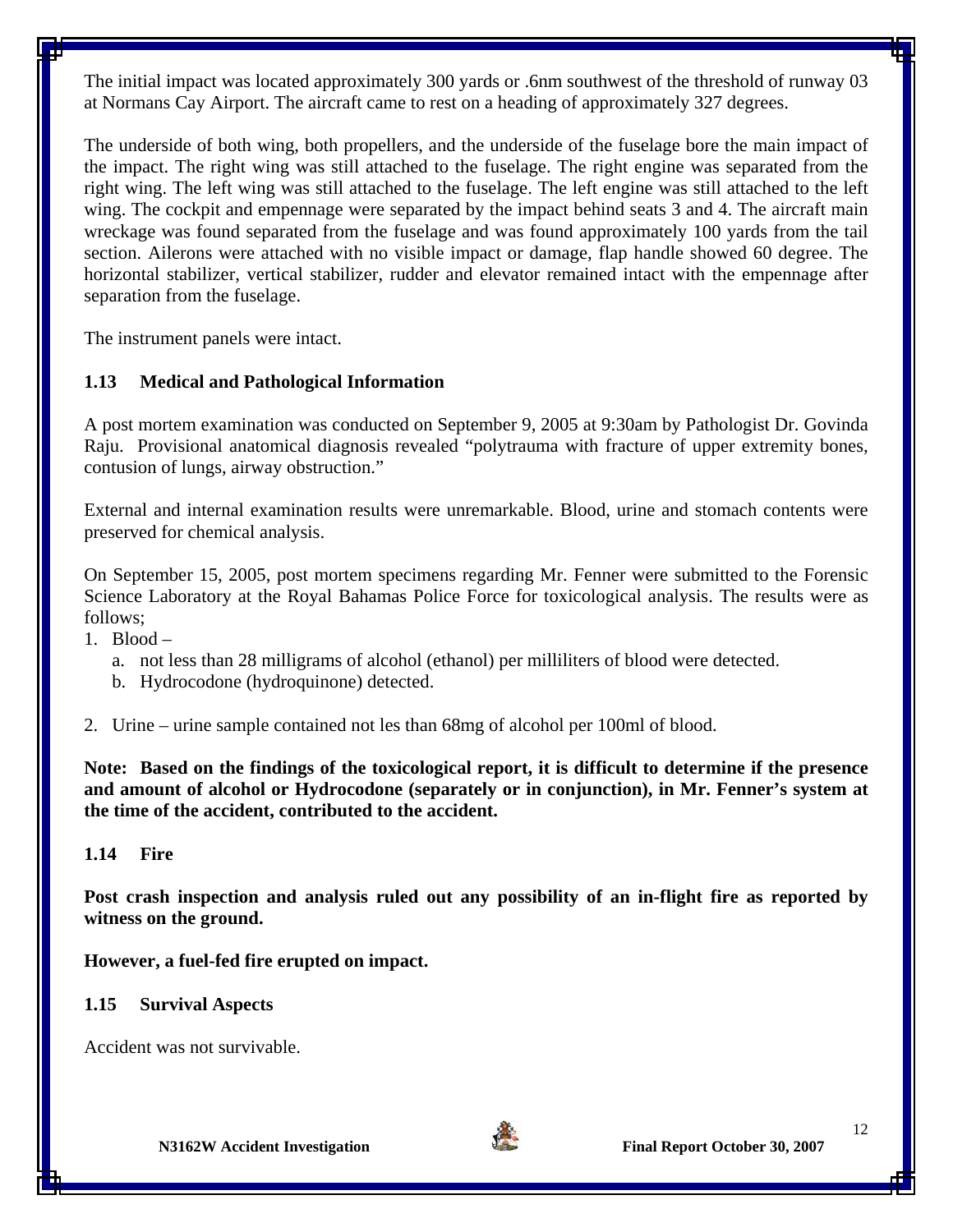#### **1.16 Tests and research**

Post accident inspections were done by the following companies on the following components;

NTSB – Fuel Strainers drain valves and fuel tank. TCM - Engines RAC – Fuel Tank, Fuel Filter Hartzell – Propeller

The summary of the work done during the inspections of the above components are outlined in Section 3 – Conclusions.

#### **1.17 Not Applicable**

**2.0 ANALYSIS: None** 

#### **3.0 CONCLUSIONS**

#### **The probable cause of this controlled flight into terrain is undetermined.**

The following information summarizes the inspections that were conducted on the various components inspected after the accident;

**National Transportation Safety Board** – components examined were right fuel strainer, right drain valve, debris from the right fuel tank, left drain valve.

#### **Teledyne Continental Motors** did an inspection of both engines.

#### **Right and left engines revealed the following;**

- 1. The inspection did not reveal any abnormalities that would have prevented normal operation and production of rated power.
- 2. The fuel pump rotated freely and there were no abnormalities present. The fuel pump drive was intact and undamaged.
- 3. Spark plugs (lower) were inspected utilizing a boroscope. Plugs exhibited normal operational signatures and salt water corrosion signature.
- 4. Fuel Manifold valve remained attached. The valve exhibited normal operating signatures and the filter was unobstructed.
- 5. Fuel nozzles and lines remained attached and visually appeared undamaged.
- 6. Fuel screen exhibited normal operational signatures and was unobstructed.
- 7. The inlet filter and valve screen did not contain obstructions or contaminants.

**N3162W Accident Investigation Final Report October 30, 2007** 



13